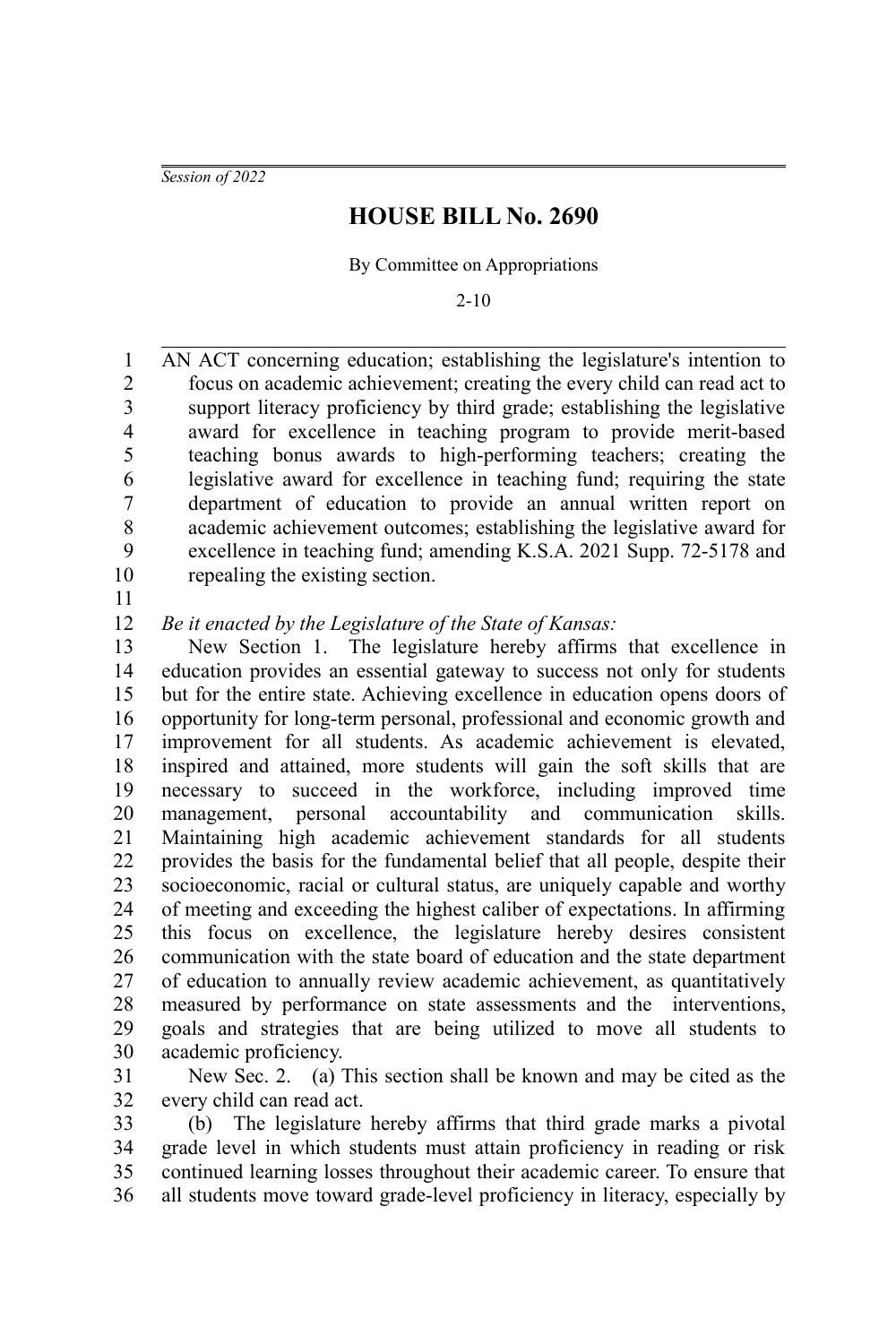the third grade level, the board of education of each school district shall provide opportunities for students to participate in targeted educational interventions to promote proficiency in literacy. Reading literacy shall be attained through the science of reading and evidence-based reading instruction and shall include such competencies as may be necessary to attain reading proficiency. The necessary competencies, best practices and screening tools used by school districts shall follow the framework of the dyslexia handbook developed by the state department of education. To ensure that such competencies are achieved, the board of education of each school district shall include as part of instruction in literacy: 1 2 3 4 5 6 7 8 9 10

11

(1) Phonics, phonological and phonemic awareness;

- 12 13
- (2) vocabulary development; (3) silent and oral reading fluency; and
- (4) reading comprehension. 14
- (c) To promote the goals of the every child can read act, the board of education of each school district shall: 15 16

(1) Measure student achievement by participation in the state assessment program and through other universal screening and assessment tools that are approved by a board of education of a school district or by the state department of education; 17 18 19 20

(2) provide targeted and tiered interventions that are designed to match a student's individual deficiencies through additional contact hours with such student, including, but not limited to, one-on-one instruction, small group instruction, tutoring and summer school programs for all students and especially for those students who are at and below the third grade level who are identified as having a literacy deficit; and 21 22 23 24 25 26

(3) ensure that the teacher of each third-grade student communicates with the parent or guardian of each such student to provide information on the student's literacy proficiency or deficiencies and any recommended interventions for such student to achieve proficiency. Such communication shall occur at least once during the fall semester and once during the spring semester. When a teacher provides the communications required pursuant to this paragraph, each such communication shall provide the parent or guardian with: 27 28 29 30 31 32 33 34

(A) A summary of the every child can read act and the literacy goals of the act; 35 36

(B) any assessment data relating to literacy that pertains to the student; 37 38

(C) any recommended interventions for the student; and 39

(D) how the school district tracks the outcomes of any such interventions. 40 41

(d) (1) On or before June 30 of each school year, each school district shall report to the state department of education on the school district's 42 43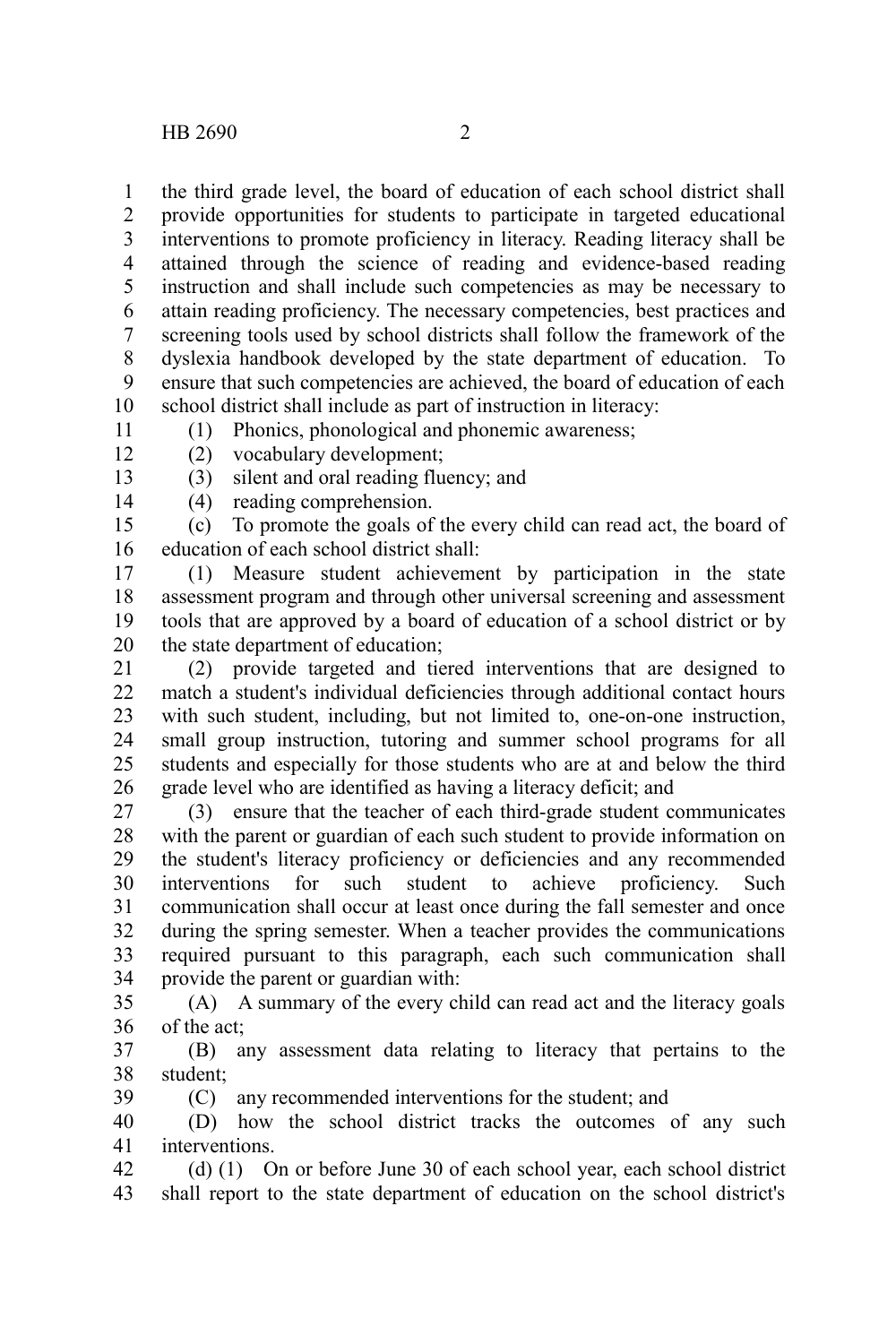implementation of the every child can read act, the interventions that the school district is using to attain the goals of such act and the resulting outcomes of such interventions. Such report shall include: 1  $\mathcal{L}$ 3

4

(A) The number of third-grade students in such school district;

(B) the screening and assessment data from at least the preceding two school years that the school district is using as a baseline to evaluate student progress in literacy; and 5 6 7

(C) the percentage of students that are proficient, moving toward proficiency or deficient, with percentages provided for all students and student subgroups. 8 9 10

(2) The state department of education shall compile such reports and shall submit a summary report to the governor and the legislature on or before January 15 of each year. 11 12 13

New Sec. 3. Sections 3 through 11, and amendments thereto, shall be known and may be cited as the legislative award for excellence in teaching act. 14 15 16

New Sec. 4. (a) There is hereby established the legislative award for excellence in teaching program to provide awards to schools for the purpose of providing merit-based bonuses to exemplary teachers within such schools. The state department of education shall administer the program. 17 18 19 20 21

(b) The purposes of the legislative award for excellence in teaching program are to: 22 23

(1) Target the schools in school districts that have higher enrollments of students who are from low-income homes; 24  $25$ 

(2) prioritize gains in student achievement outcomes within such schools; 26 27

(3) provide teachers within such schools a way to earn merit-based bonuses for their performance in the classroom; and 28 29

(4) assist such schools with recruitment and retention of excellent teachers. 30 31

New Sec. 5. (a) Any school of a school district shall be eligible to receive and make awards through the legislative award for excellence in teaching program if: 32 33 34

(1) The enrollment of the school is comprised of at least 35% at-risk students as defined in K.S.A. 72-5132, and amendments thereto; 35 36

(2) the school has established a teacher appraisal process pursuant to section 8, and amendments thereto; 37 38

(3) the school district submits an application to the state board pursuant to section 9, and amendments thereto, on behalf of the eligible school for an award under the program; and 39 40 41

(4) the state department of education certifies that the school complies with the applicable academic achievement and performance 42 43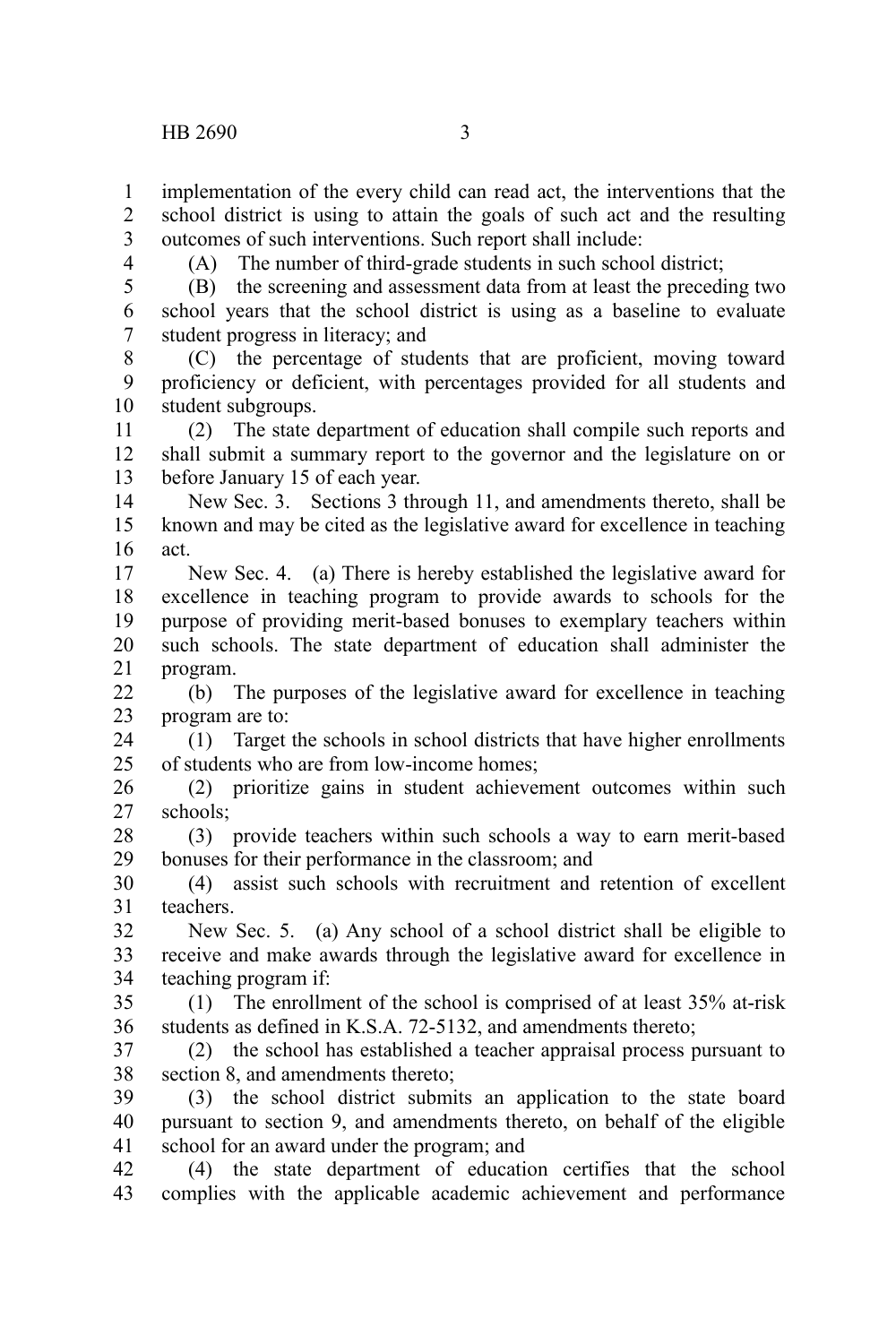outcomes pursuant to section 6 or 7, and amendments thereto. 1

(b) The program shall provide separate program awards to eligible schools for the academic performance of the following two grade level groups: 2 3 4

(1) Kindergarten and grades one through three as provided in section 6, and amendments thereto; and 5 6

(2) grades four though 12 as provided in section 7, and amendments thereto. 7 8

(c) Commencing in school year 2025-2026, and biennially thereafter, the state department of education may release funds for awards to be made to eligible schools under the legislative award for excellence in teaching program. Funds shall be awarded to each eligible school of a school district that demonstrates compliance with the eligibility requirements provided in this section. 9 10 11 12 13 14

New Sec. 6. (a) If an eligible school provides education to students enrolled in kindergarten or any of the grades one through three, such eligible school shall be qualified to receive a full legislative award for excellence in teaching if such school demonstrates one of the following performance outcomes: 15 16 17 18 19

(1) Evidence of annual academic progress on the school's results from the statewide English language arts assessment over the preceding four school years, using the fourth preceding school year as the baseline and the preceding three school years as the years during which the school shall demonstrate such academic progress. To qualify to receive the legislative award for excellence in teaching pursuant to this paragraph, the school shall advance 5% or more of all students or 5% or more of the students in any student subgroup to a higher performance level on the English language arts assessment over such measurement period; 20 21 22 23 24 25 26 27 28

(2) evidence of annual academic progress on the school's results from a literacy screening assessment selected by the school to provide measurable performance results for such grade levels. Such literacy screening assessment shall be approved for use by the state department of education as an appropriate tool for evaluating annual academic progress in literacy for such grade levels. If a school is using a literacy screening assessment to qualify for an award pursuant to this paragraph, such school shall submit results from such assessments over the preceding four school years, using the fourth preceding school year as the baseline and the preceding three school years as the years during which the school shall demonstrate such academic progress. To qualify to receive the legislative award for excellence in teaching pursuant to this paragraph, the school shall advance 5% or more of all students or 5% or more of the students in any student subgroup to a higher performance level on such literacy screening assessment over such measurement period; 29 30 31 32 33 34 35 36 37 38 39 40 41 42 43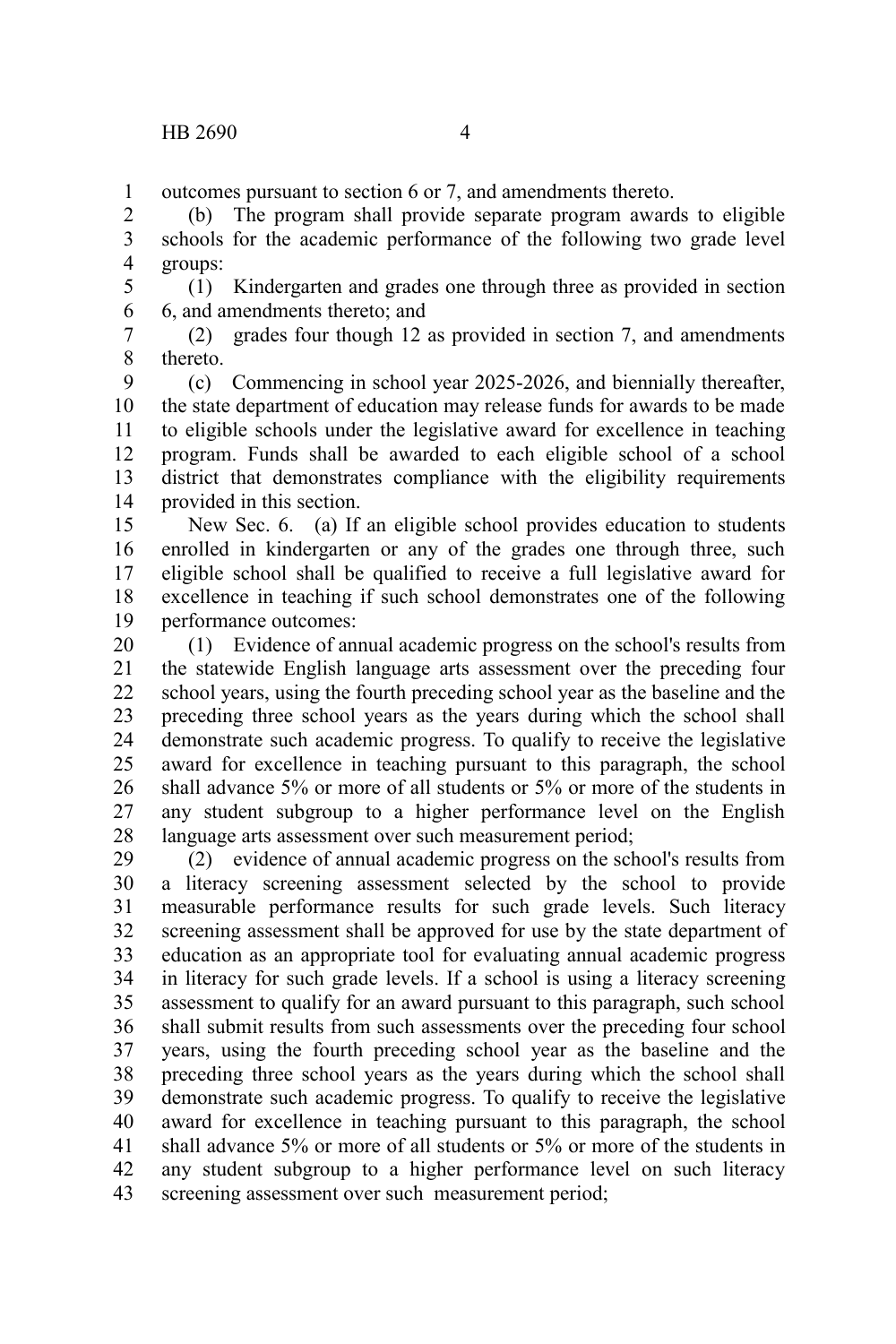(3) evidence of annual academic progress on the school's results from a statewide literacy screening assessment that is developed by the state board of education for the purpose of providing measurable statewide performance results for the students in such grade levels. If a school is using a statewide literacy screening assessment to qualify for an award pursuant to this paragraph, such school shall submit results from such assessment over the preceding four school years, using the fourth preceding school year as the baseline and the preceding three school years as the years during which the school shall demonstrate such academic progress. To qualify to receive the legislative award for excellence in teaching pursuant to this paragraph, the school shall advance 5% or more of all students or 5% or more of the students in any student subgroup to a higher performance level on such literacy screening assessment over such 1 2 3 4 5 6 7 8 9 10 11 12 13

measurement period; or 14

(4) evidence that the school has maintained continuing high academic performance of all students or the students in any student subgroup as determined by the results of any of the assessments authorized pursuant to this paragraph. Such school shall submit results from such assessment over the preceding four school years, using the fourth preceding school year as the baseline and the preceding three school years as the years during which the school shall demonstrate such academic performance. To qualify to receive the legislative award for excellence in teaching pursuant to this paragraph, the school shall present evidence that the school has maintained an academic performance level in which 90% of all students or 90% of students in any student subgroup have maintained proficiency on such assessments over such measurement period. 15 16 17 18 19 20 21 22 23 24 25 26

(b) If an eligible school provides education to students enrolled in kindergarten or any of the grades one through three and has previously received an award pursuant to subsection (a), such eligible school shall be qualified to receive a partial award for excellence in teaching if such school demonstrates one of the following performance outcomes: 27 28 29 30 31

(1) Evidence of continuing annual academic progress on the school's results from the statewide English language arts assessment during each of the school years following the last school year the school reported data to qualify for an award pursuant to subsection (a). To qualify to receive the legislative award for excellence in teaching pursuant to this paragraph, the school shall annually advance 1% or more of all students or 1% or more of the students in any student subgroup to a higher performance level on the English language arts and math assessments over such measurement period; 32 33 34 35 36 37 38 39 40

(2) evidence of continuing annual academic progress on the school's results from a literacy screening assessment selected by the school to provide measurable performance results for such grade levels. Such 41 42 43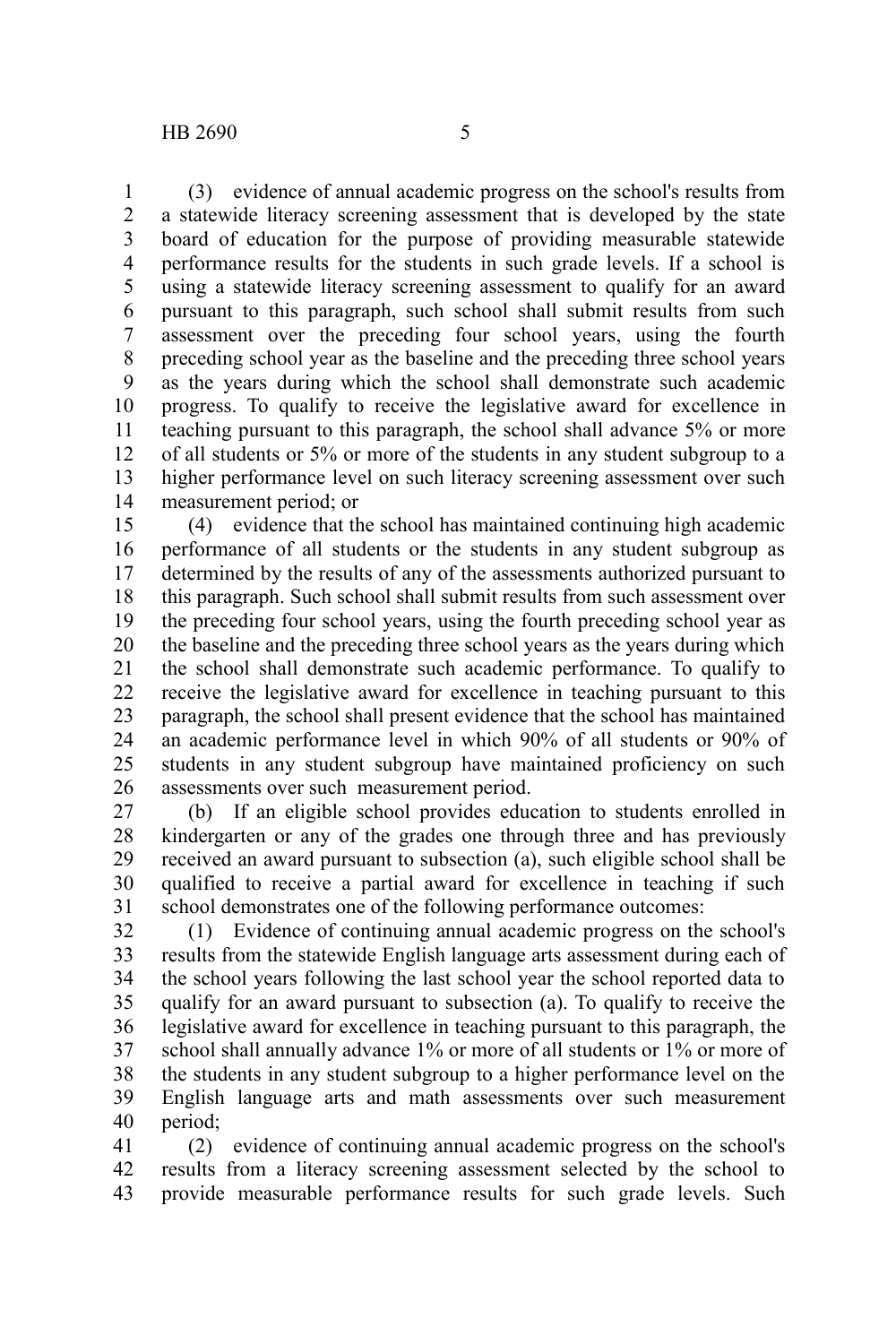literacy screening assessment shall be approved for use by the state department of education as an appropriate tool for evaluating annual academic progress in literacy for such grade levels. If a school is using a literacy screening assessment to qualify for an award pursuant to this paragraph, such school shall submit results from such assessments during each of the school years following the last school year the school reported data to qualify for an award pursuant to subsection (a). To qualify to receive the legislative award for excellence in teaching pursuant to this paragraph, the school shall annually advance 1% or more of all students or 1% or more of the students in any student subgroup to a higher performance level on such literacy screening assessment over such measurement period; or 1 2 3 4 5 6 7 8 9 10 11 12

(3) evidence of annual academic progress on the school's results from a statewide literacy screening assessment that is developed by the state board of education for the purpose of providing measurable statewide performance results for the students in such grade levels. If a school is using a statewide literacy screening assessment to qualify for an award pursuant to this paragraph, such school shall submit results during each of the school years following the last school year the school reported data to qualify for an award pursuant to subsection (a). To qualify to receive the legislative award for excellence in teaching pursuant to this paragraph, the school shall annually advance 1% or more of all students or 1% or more of the students in any student subgroup to a higher performance level on such literacy screening assessment over such measurement period; 13 14 15 16 17 18 19 20 21 22 23 24

(c) Awards may be made to an eligible school that teaches kindergarten or any of the grades one through three even if such eligible school does not produce data demonstrating the performance outcomes required pursuant to this section for any specific grade level. The purpose of this allowance is to ensure that the teachers who played a major role in the performance of the students are not excluded from receiving a legislative award for excellence in teaching. To effectuate this purpose, a school district may choose to combine two or more eligible schools when reporting and demonstrating the required performance outcomes of such schools. If a school district chooses to combine eligible schools for the purpose of this section, there shall be a sufficient nexus between such schools supporting such combination, such as having a majority of the students from one eligible school matriculate to the next grade level in another eligible school and using performance data from such second eligible school to qualify for receipt of an award. 25 26 27 28 29 30 31 32 33 34 35 36 37 38 39

(d) A school shall only use the achievement data of a student subgroup to qualify for an award pursuant to this section if such subgroup is large enough for the school to report aggregate data for the subgroup in each year such subgroup data is reported without disclosure of personally 40 41 42 43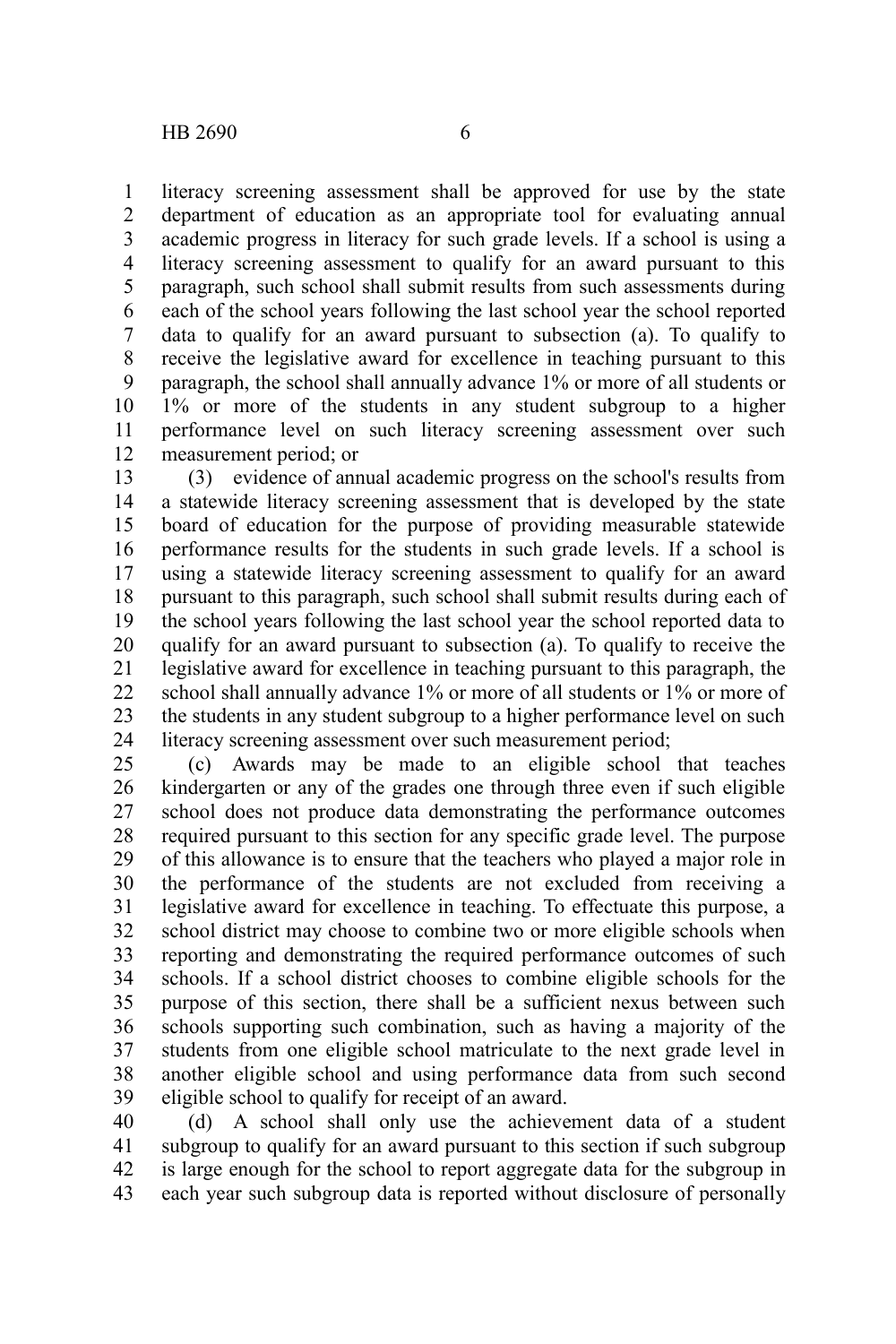identifiable student data as defined in the student data privacy act, K.S.A. 72-6312, and amendments thereto. 1 2

New Sec. 7. (a) If an eligible school provides education to students enrolled in any of the grades four through 12, such eligible school shall be qualified to receive a full legislative award for excellence in teaching if such school demonstrates one of the performance outcomes provided in paragraph (1) and one of the performance outcomes provided in paragraph (2) as follows: 3 4 5 6 7 8

(1) (A) Evidence of annual academic progress on the school's results from the statewide English language arts assessment and math assessment over the preceding four school years, using the fourth preceding school year as the baseline and the preceding three school years as the years during which the school shall demonstrate such academic progress. To qualify to receive the legislative award for excellence in teaching pursuant to this subparagraph, the school shall advance 5% or more of all students or 5% or more of the students in any student subgroup to a higher performance level on both the English language arts assessment and math assessment over such measurement period; or 9 10 11 12 13 14 15 16 17 18

(B) evidence that the school has maintained continuing high academic performance of all students or the students in any student subgroup as determined by the results on the English language arts assessment and math assessment. Such school shall submit results from such assessments over the preceding four school years, using the fourth preceding school year as the baseline and the preceding three school years as the years during which the school shall demonstrate such academic performance. To qualify to receive the legislative award for excellence in teaching pursuant to this subparagraph, the school shall present evidence that the school has maintained an academic performance level in which 90% of all students or 90% of students in any student subgroup have achieved and maintained proficiency on such assessments over such measurement period; and 19 20 21 22 23 24 25 26 27 28 29 30 31

(2) (A) evidence of annual academic progress on the school's results on the ACT college entrance exam or pre-ACT assessment, using the fourth preceding school year as the baseline and the preceding three school years as the years during which the school shall demonstrate such academic progress. To qualify to receive the legislative award for excellence in teaching pursuant to this subparagraph, the school shall show that academic progress was continuously achieved for all students or for any student subgroup over such measurement period; 32 33 34 35 36 37 38 39

(B) evidence of annual increases to the number of technical certificates awarded to students, using the fourth preceding school year as the baseline and the preceding three school years as the years during which the school shall demonstrate such progress; 40 41 42 43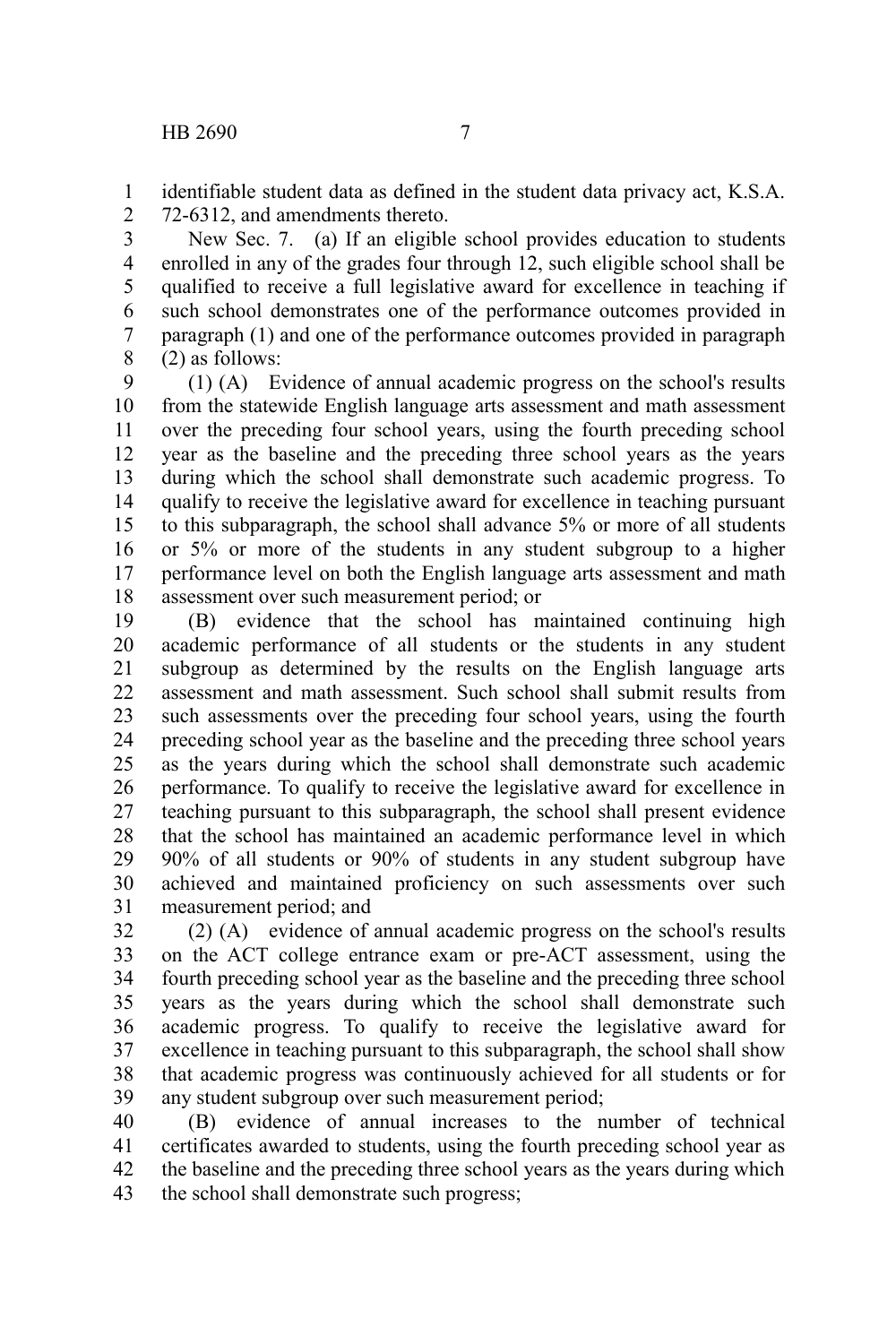(C) evidence of annual increases to the number of students who have completed and passed advance placement courses, using the fourth preceding school year as the baseline and the preceding three school years as the years during which the school shall demonstrate such progress; 1 2 3 4

5

(D) evidence of annual increases to the number of students who have completed and passed with a grade of C or better on any dual or concurrent enrollment courses in the school, using the fourth preceding school year as the baseline and the preceding three school years as the years during which the school shall demonstrate such progress; or 6 7 8 9

(E) evidence of annual increases to student participation in extracurricular activities and evidence of annual increases to the combined grade point average of the students that are participating in such extracurricular activities. To qualify to receive the legislative award for excellence in teaching pursuant to this subparagraph, the school shall show that extracurricular activity participation increased by 5% or more of all students or 5% or more of the students in any student subgroup over a four-year measurement period and shall show that the grade point average of the student group reported for purposes of this section also increased over such reported period. 10 11 12 13 14 15 16 17 18 19

(b) If an eligible school provides education to students enrolled in any of the grades four through 12 and has previously received an award pursuant to subsection (a), such eligible school shall be qualified to receive a partial legislative award for excellence in teaching if such school demonstrates one of the performance outcomes provided in paragraph (1) and one of the performance outcomes provided in paragraph (2) as follows: 20 21 22 23 24 25 26

(1) Evidence of continuing annual academic progress on the school's results from the statewide English language arts assessment and math assessment during each of the school years following the last school year the school reported data to qualify for an award pursuant to subsection (a). To qualify to receive the legislative award for excellence in teaching pursuant to this subparagraph, the school shall annually advance 1% or more of all students or 1% or more of the students in any student subgroup to a higher performance level on both the English language arts assessment and math assessment over such measurement period; and 27 28 29 30 31 32 33 34 35

(2) (A) evidence of annual academic progress on the school's results on the ACT college entrance exam or pre-ACT assessment during each of the school years following the last school year the school reported data to qualify for an award pursuant to subsection (a). To qualify to receive the legislative award for excellence in teaching pursuant to this subparagraph, the school shall show that academic progress was continuously achieved for all students or for any student subgroup over such measurement period; (B) evidence of annual increases to the number of technical 36 37 38 39 40 41 42 43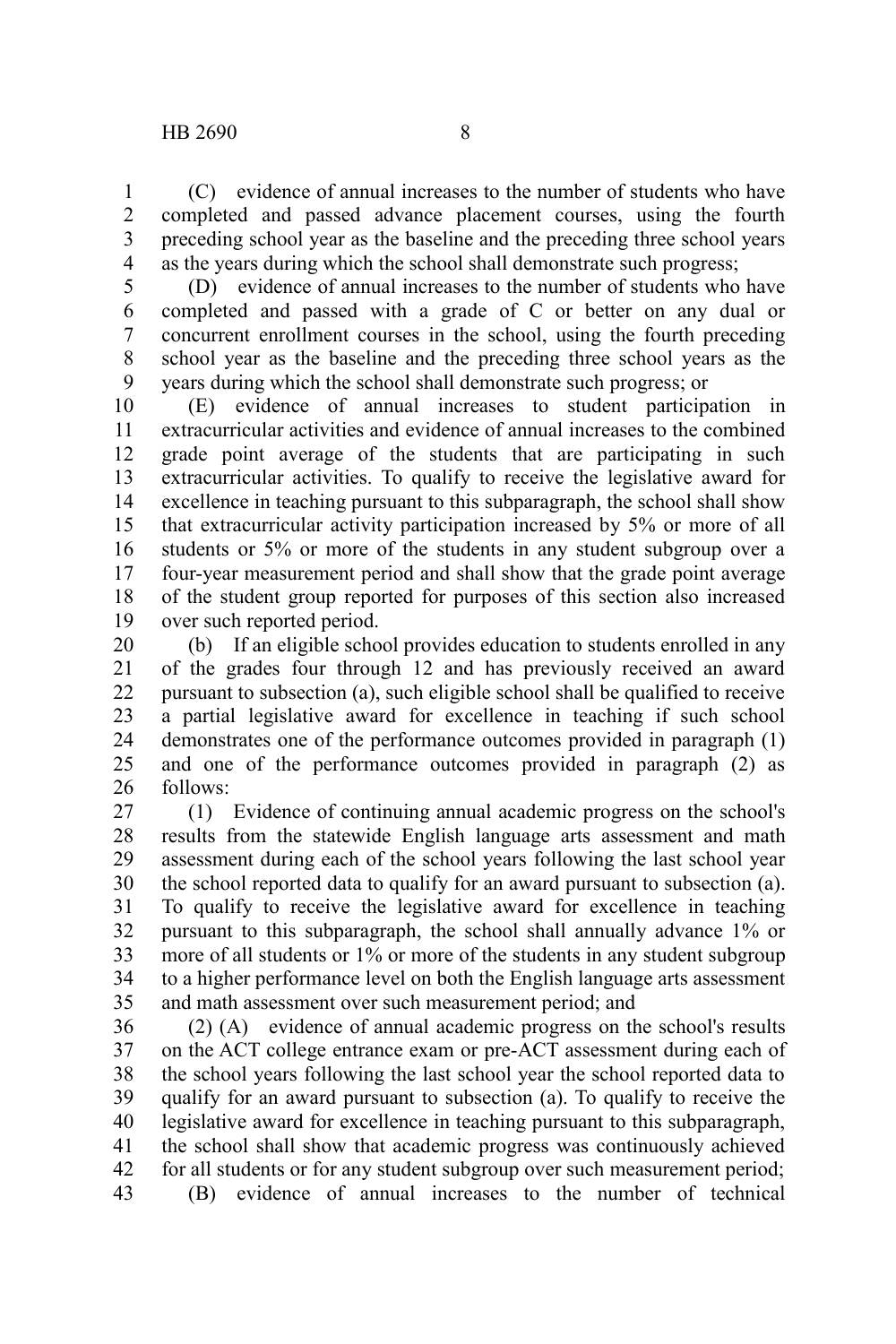certificates awarded to students during each of the school years following the last school year the school reported data to qualify for an award pursuant to subsection (a); 1 2 3

(C) evidence of annual increases to the number of students who have completed and passed advance placement courses during each of the school years following the last school year the school reported data to qualify for an award pursuant to subsection (a); 4 5 6 7

(D) evidence of annual increases to the number of students who have completed and passed with a grade of C or better on any dual or concurrent enrollment courses in the school during each of the school years following the last school year the school reported data to qualify for an award pursuant to subsection (a); or 8 9 10 11 12

(E) evidence of annual increases to student participation in extracurricular activities and evidence of annual increases to the combined grade point average of the students that are participating in such extracurricular activities. To qualify to receive the legislative award for excellence in teaching pursuant to this subparagraph, the school shall show that extracurricular activity participation increased by 5% or more of all students or 5% or more of the students in any student subgroup during each of the school years following the last school year the school reported data to qualify for an award pursuant to subsection (a). 13 14 15 16 17 18 19 20 21

(c) A school shall only use the achievement data of a student subgroup to qualify for an award pursuant to this section if such subgroup is large enough for the school to report aggregate data for the subgroup in each year such subgroup data is reported without disclosure of personally identifiable student data as defined in the student data privacy act, K.S.A. 72-6312, and amendments thereto.  $22$ 23 24 25 26 27

New Sec. 8. (a) To receive a legislative award for excellence in teaching, an eligible school shall establish a teacher appraisal process to identify those teachers who are deserving of merit-based bonuses to be provided through the legislative award for excellence in teaching program. The teacher appraisal process shall be open to all licensed teachers of an 28 29 30 31 32

eligible school. Such teacher appraisal process shall be exclusively based on teacher performance standards that evaluate whether the teacher: 33 34

(1) Exemplifies and promotes excellence in academic achievement through creative, consistent and meaningful ways; 35 36

(2) inspires and maintains high academic standards and expectations through thoughtful and relevant lessons and instruction; and 37 38

(3) encourages and models attitudes and behaviors to promote academic success and well-being. 39 40

(b) The principal of an eligible school shall oversee each teacher appraisal process and designate teachers who submit an application and are deserving of a merit-based bonus pursuant to the legislative award for 41 42 43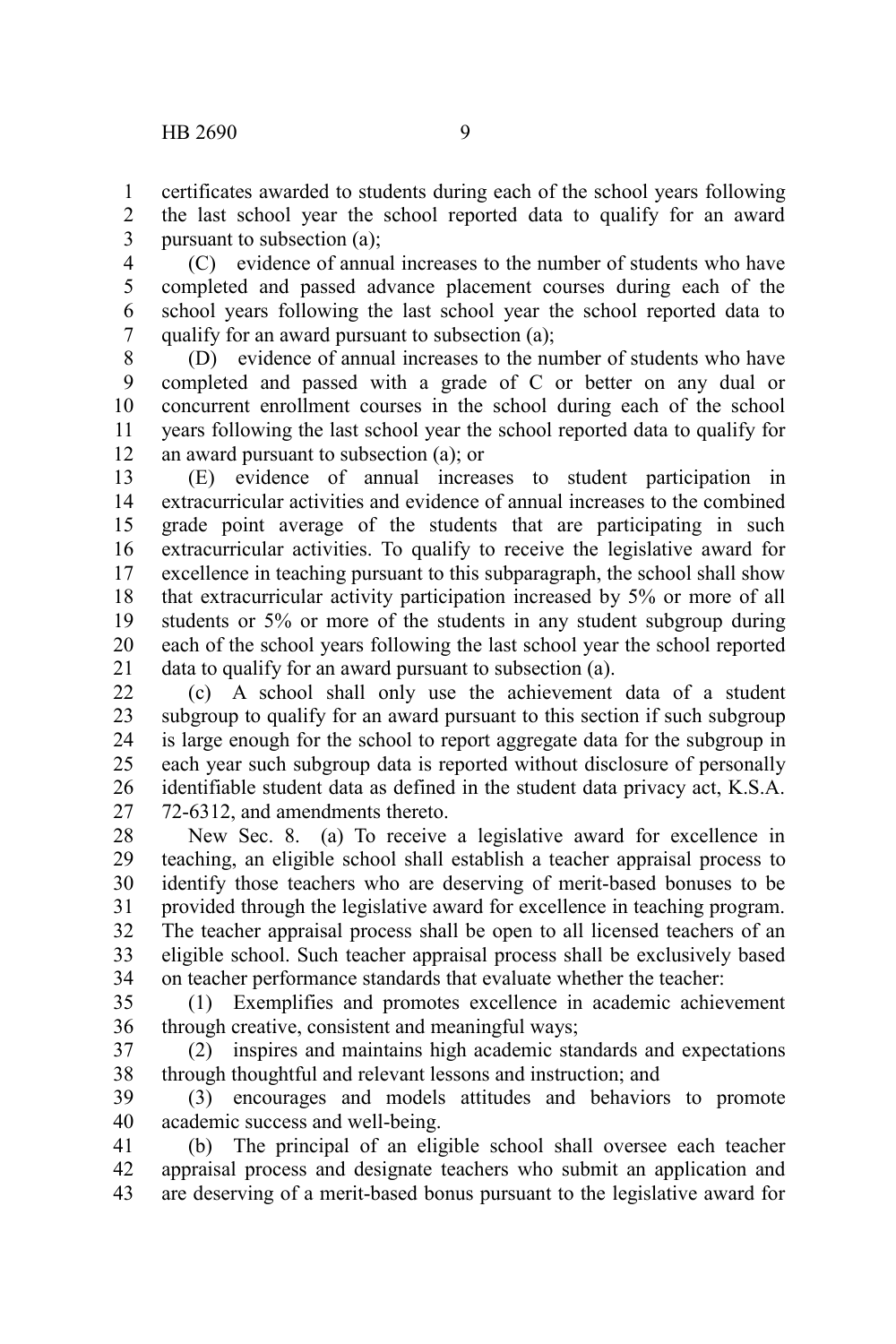excellence in teaching. Subject to the requirements of the teacher appraisal process, only the principal of an eligible school shall have authority to make a determination of whether a teacher is deserving of a merit-based bonus through the legislative award for excellence in teaching program. 1 2 3 4

(c) The teacher appraisal process shall allow any teacher of the eligible school to submit an application to the principal of the school for consideration to receive a merit-based bonus pursuant to the legislative award for excellence in teaching. A teacher shall be eligible for a meritbased bonus if: 5 6 7 8 9

(1) The teacher was employed at an eligible school that qualifies for the legislative award for teaching excellence during the school year the school applied for such award; 10 11 12

(2) the teacher submits an application to the school principal that sufficiently demonstrates that the teacher meets the performance standards required pursuant to subsection (a); and 13 14 15

(3) the principal of the school determines that the teacher has satisfied the required performance standards and is deserving of a merit-based bonus. 16 17 18

(d) A teacher who qualifies for a merit-based bonus through the teacher appraisal process shall be awarded a monetary bonus as follows: 19 20

(1) Any school that qualifies for an award by meeting the achievement outcomes pursuant to section  $6(a)$  or  $7(a)$ , and amendments thereto, shall be entitled to a full legislative award for excellence in teaching and shall provide each teacher selected pursuant to the teacher appraisal process with a merit-based bonus of \$5,000; or 21 22 23 24 25

(2) any school that qualifies for an award by meeting the achievement outcomes pursuant to section 6(b) or 7(b), and amendments thereto, shall be entitled to a partial legislative award for excellence in teaching and shall provide each teacher selected pursuant to the teacher appraisal process with a merit-based bonus of \$2,500. 26 27 28 29 30

(e) When applying for a legislative award for excellence in teaching award, the eligible school shall submit to the state department of education a list of the number of teachers that applied for a bonus and the number of teachers who were selected by the principal of the eligible school for a merit based bonus. Subject to an eligible school's maximum allocation of award moneys determined by the state department of education, each teacher selected by a principal pursuant to the teacher appraisal process shall be eligible to receive an award when funds are released for such purpose. 31 32 33 34 35 36 37 38 39

New Sec. 9. (a) Commencing in school year 2025-2026, and biennially thereafter, the state department of education shall authorize school districts to apply for the legislative award for excellence in teaching and shall direct moneys to eligible schools from the legislative award for 40 41 42 43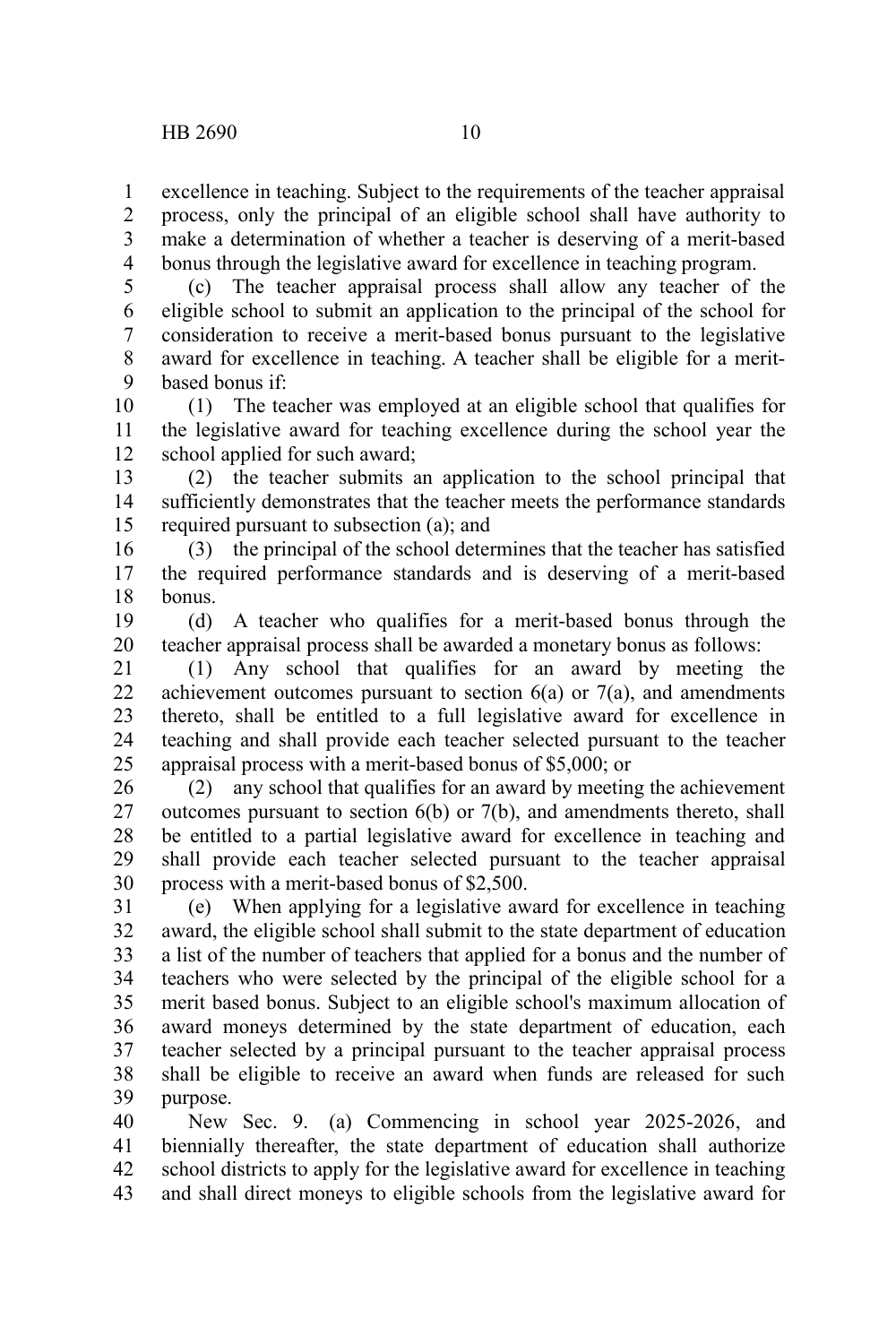excellence in teaching fund established in section 10, and amendments thereto. Awards may be released by the state department of education following the school year in which applications are received for such award on a date determined by the state department of education. Upon receipt of an application from an eligible school, the state department of education shall make a determination of whether the school has met all requirements for receipt of such award. Awards shall be made to eligible schools that demonstrate compliance with all such eligibility requirements. 1 2 3 4 5 6 7 8

(b) For each award cycle, the state department of education shall make available  $\frac{1}{2}$  of the amount of moneys that are available in the legislative award for excellence in teaching fund established pursuant to section 10, and amendments thereto, for awards to eligible schools that teach kindergarten and any of the grades one through three and shall make available  $\frac{1}{2}$  of the amount of moneys available in such fund to eligible schools that teach any of the grades four through 12. Prior to authorizing disbursement of any awards, the state department of education shall determine the maximum allocation that can be provided to each school that could qualify for an award based upon total student enrollment of each such school. An eligible school shall be authorized to receive the amount determined as the maximum allocation for such school. 9 10 11 12 13 14 15 16 17 18 19 20

(c) Moneys awarded pursuant to the legislative award for excellence in teaching program shall only be used by an eligible school to provide merit-based bonuses to the teachers selected pursuant to the appraisal process and shall not be used for any other purpose. Any moneys not used for such purpose shall be remitted by the treasurer of the school district to the state treasurer in accordance with the provisions of K.S.A. 75-4215, and amendments thereto. Upon receipt of each such remittance, the state treasurer shall deposit the entire amount in the state treasury to the credit of the legislative award for excellence in teaching fund. 21 22 23 24 25 26 27 28 29

New Sec. 10. (a) There is hereby established in the state treasury the legislative award for excellence in teaching fund. The legislative award for excellence in teaching fund shall be administered by the state board of education and shall consist of all moneys transferred thereto pursuant to this section. 30 31 32 33 34

(b) Commencing in fiscal year 2025, and each fiscal year thereafter, the state board of education shall determine the total amount of moneys school districts would have been eligible to receive in each such fiscal year if the high-density at-risk student weighting formula in K.S.A. 2021 Supp. 72-5151(b), prior to its expiration, continued to provide a school finance formula weighting to school districts. The state board of education shall certify to the director of accounts and reports the amount determined pursuant to this section and upon receipt of such certification, or as soon thereafter as moneys are available, the director of accounts and reports 35 36 37 38 39 40 41 42 43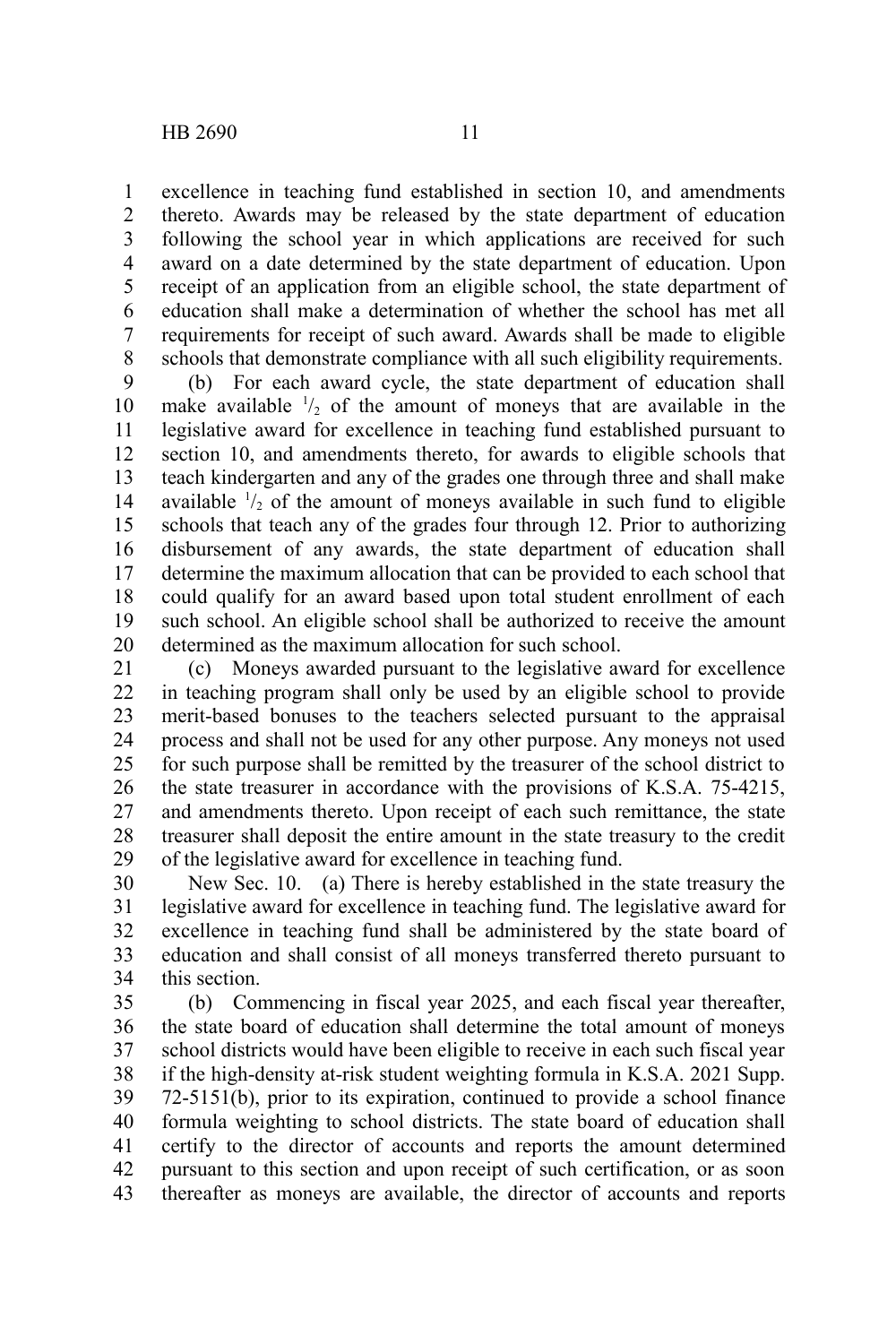shall transfer an amount equal thereto from the state general fund to the legislative award for excellence in teaching fund. All transfers made in accordance with the provisions of this subsection shall be demand transfers from the state general fund. 1 2 3 4

(c) Payments from the legislative award for excellence in teaching fund shall be distributed to eligible schools as determined by the state board of education. The state board of education shall certify to the director of accounts and reports the amount due to each school of a school district, and the director of accounts and reports shall draw a warrant on the state treasury payable to the treasurer of the school district. Upon receipt of the warrant, the treasurer of the school district shall distribute such moneys in accordance with the provisions of the legislative award for excellence in teaching act. 5 6 7 8 9 10 11 12 13

New Sec. 11. (a) The state department of education shall provide information on the legislative awards for excellence in teaching awards through a link on the department's official website. The state department of education shall provide general information on the legislative award for excellence in teaching program, how eligible schools may apply to receive awards, the school district and the name of each eligible school that received an award, the number of teachers who applied for merit-based bonuses, the number of teachers who qualified for such bonuses, the amount of moneys awarded to each eligible school and the achievement criteria demonstrated by each eligible school that received the award. 14 15 16 17 18 19 20 21 22 23

(b) The state board of education may adopt rules and regulations to implement the legislative award for excellence in teaching act. 24 25

Sec. 12. K.S.A. 2021 Supp. 72-5178 is hereby amended to read as follows: 72-5178. (a) On or before January 15 of each year, the state department of education shall prepare and submit a *digitally update on the website of the state department of education the* performance accountability report *reports* and a longitudinal achievement report for *reports upon* all students enrolled in any public school or accredited nonpublic school in the state, each school district, each school operated by a school district and each accredited nonpublic school to the governor and to the legislature. 26 27 28 29 30 31 32 33 34

(b) Each performance accountability report shall be prepared in a single-page format containing the information that is required to be reported under the federal elementary and secondary education act, as amended by the federal every student succeeds act, public law 114-95, or any successor federal acts, and the college and career readiness metrics developed and implemented by the state board. The report shall use the categories for achievement identified under the federal every student succeeds act, public law 114-95, or any successor achievement categories. All categories and metrics included in the report shall be clearly defined. 35 36 37 38 39 40 41 42 43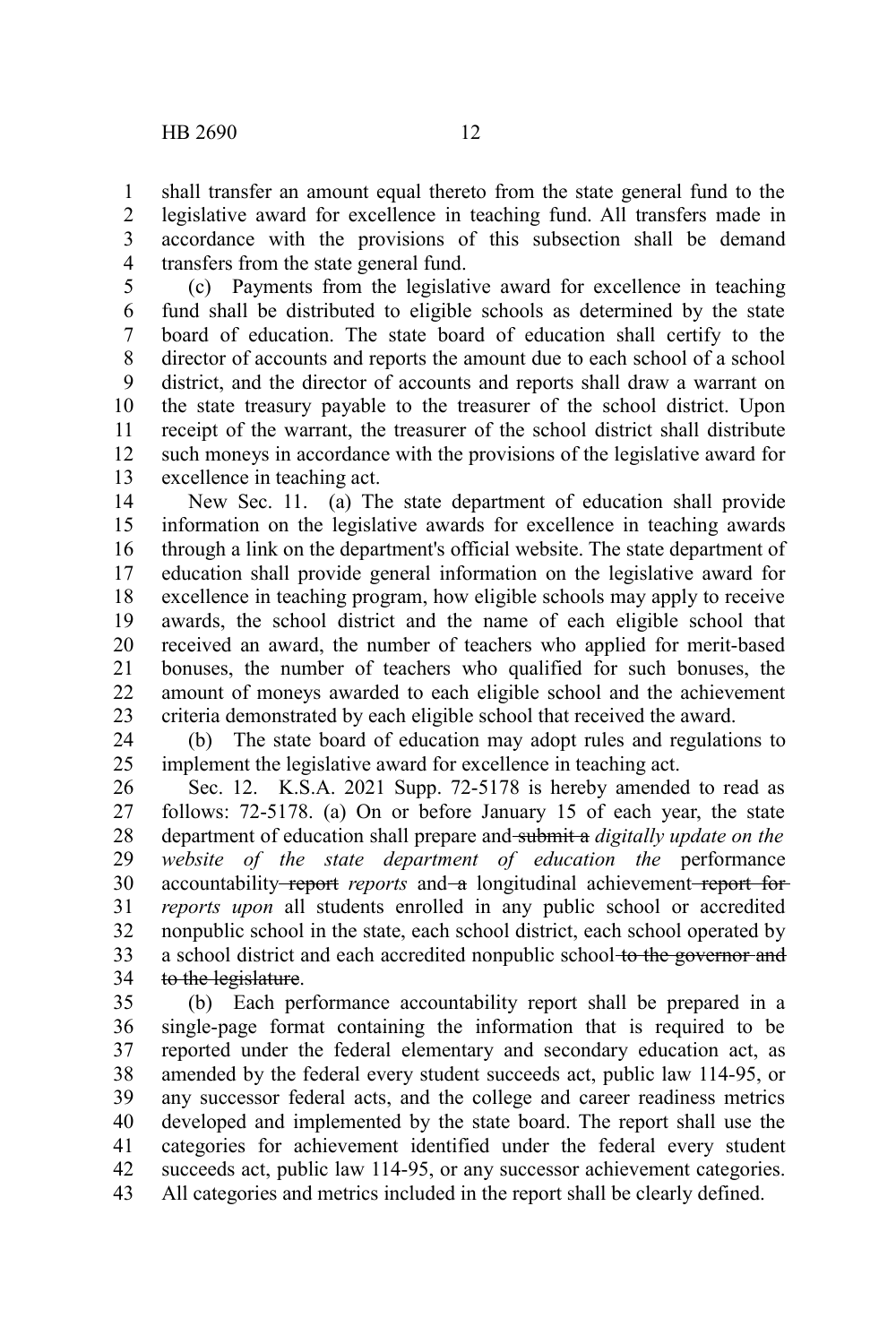(c) Each longitudinal achievement report shall provide the achievement rates on the state assessments for English language arts, math and science for all students and each student subgroup and the change in achievement rate year-over-year starting with the school year in which the state board first implemented new achievement standards on such state assessments. 1 2 3 4 5 6

*(d) On or before January 15 of each year, the state department of education shall prepare written academic achievement reports to provide a summary of student achievement in this state and shall submit such reports to the governor and the legislature. Such written academic achievement reports shall:* 7 8 9 10 11

*(1) Provide a statewide summary of the performance accountability reports and longitudinal achievement reports prepared pursuant to this section. Such summary report shall provide:* 12 13 14

*(A) Achievement data from the English language arts assessments and math assessments over the preceding five years for all students and student subgroups to show whether there are statewide trends in academic improvement or learning loss among all students and student subgroups;* 15 16 17 18

*(B) a comparison to any other evaluation metric used by the state board of education to evaluate student achievement such as college and career readiness measurements or graduation rates;* 19 20 21

*(C) a comparison to other educational assessments that measure academic performance such as the national assessment of educational progress;* 22 23 24

*(D) an analysis of the trends in student achievement outcomes and a review of conditions that are impacting recent student achievement outcomes;* 25 26 27

*(E) a review of the academic interventions that school districts are using to improve student performance, whether the state board of education has any specific recommendations regarding academic interventions to improve academic achievement and an estimation of the academic achievement gains that can be expected from such interventions; and* 28 29 30 31 32 33

*(F) a summary of the performance levels and the scale and cut scores for the statewide assessments and how such information should be used to draw conclusions about student achievement; and* 34 35 36

*(2) Provide a student-focused longitudinal achievement report that provides information on the academic achievement of certain student cohort groups to show the achievement gains or learning losses that are occurring for such students. Such report shall begin with the students who are entering grade three and grade eight in school year 2022-2023. The report shall summarize the longitudinal achievement of such students over a three-year period and shall be repeated every three years for the* 37 38 39 40 41 42 43